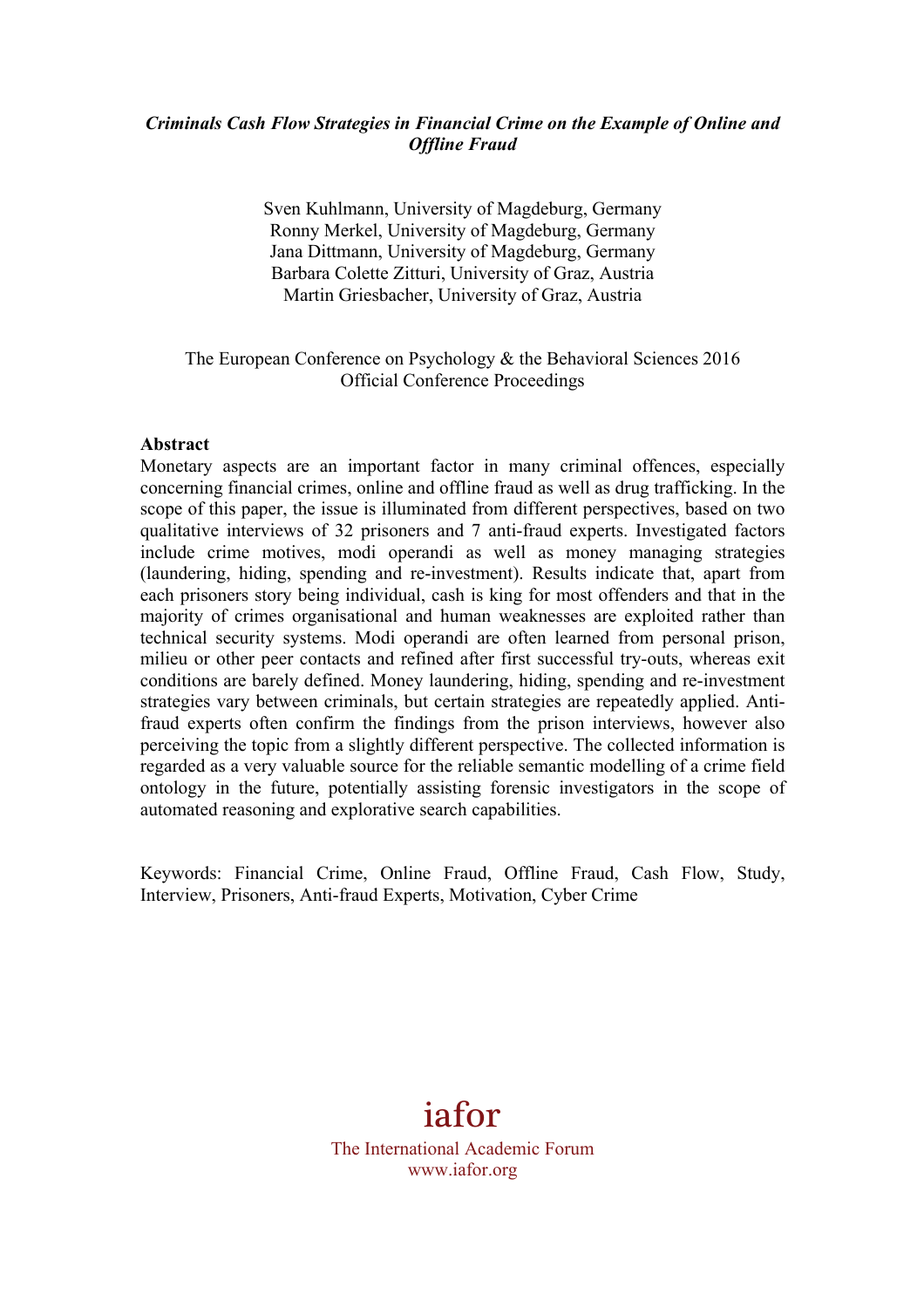#### **Introduction and Motivation**

Money plays an important role in many crimes. It is often the motivation of an offender to commit a crime, constitutes various financial flows during the crime execution and is an important subject of investigation after the crime, e.g. in respect to its distribution, laundering, hiding, re-investment or spending. Several studies on organised crime exist, such as (Europol, 2016a), (Europol, 2016b), (Austrian Federal Criminal Police Office, 2016) and (Bässmann, 2016), which provide a broad overview and give actual trends on the issue. However, in practical police investigations and trials, the specific whereabouts of stolen money are often unknown (e.g. in case of hiding) or non-reversible (e.g. in case of spending or re-investment). Also, knowledge about specific attacker motives as well as means of expertise acquisition and grouping processes are often fuzzy. A few of these aspects are summarized and presented in the scope of this paper, which are acquired from 32 captive interviews in six German detention facilities. The interview study was developed and carried out to examine the issue from an inside perspective of the criminals. The paper does therefore not focus on statistical or quantitative analysis, but rather on intra-personal relations and related motivation, knowledge, tools and behaviour.

As cash flows become more and more digitized, the identification and analysis of computer-related crime gained significant importance. "Cybercrime" is one of the most commonly used terms to refer to this increasingly important field of policing (Wall, 2001), which not only includes fraud and forgery but also a wide area of other criminal activities (e.g. cyber trespassing, piracy or child pornography). To better understand the differences between the offender's views on their own activities and the expert's views on cyber crime, a second interview study was conducted with seven experts from the fields of criminal investigation, financial services and the ITsector, concerning the issue of cyber crime (cyber deception and thefts, including fraudulent use of appropriated credit cards and cash). The different perspectives of both studies are visualized in figure 1.



Figure 1: Different viewpoints of the conducted prisoners and anti-fraud experts interviews on financial aspects of online and offline fraud.

In respect to forensic investigations, experts have to structure case facts and identify links between them, to successfully solve crimes. In recent work (Merkel et al., 2016), a semi-automated, holistic framework has been proposed to combine information from the three domains of public knowledge, forensic expert experience as well as captive interviews into a financial crime field ontology, which might assist investigators to discover links between various crimes in the form of semantic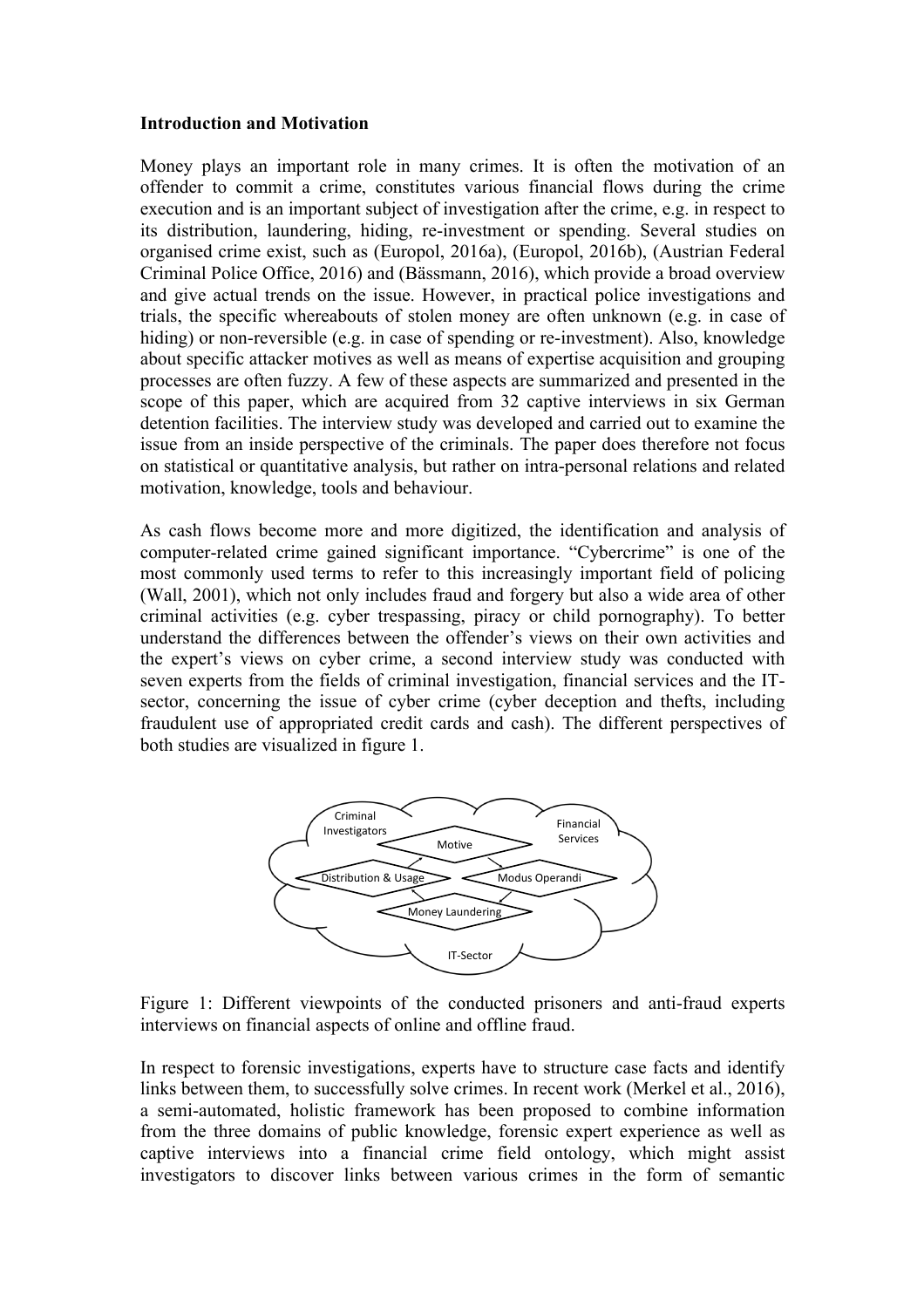reasoning and an explorative search. However, such approach relies heavily on the reliability and comprehensiveness of the modelled information. It is therefore of utmost important to collect modelled information from as many different viewpoints as possible, especially from the perspective of the criminals and other affected parties (e.g. anti-fraud experts), to assure that the created model will be of a certain reliability.

# **Method and Study Description**

The study was realized in seven prisons in Germany. In total, 32 prisoners were interviewed. The interviews took between one and three hours in an advocate room and were audio recorded. The prisoners were preselected either by the criminological research institutes or by the staff of the prison. The selection criteria are online and offline fraud, crimes related to payment and credit cards as well as drug trafficking. The reason for these selecting criteria was to find interview candidates with crimes involving a high amount of money, its transfer from virtual money (e.g. bank account or Bitcoins) to cash and vice versa as well as money laundering. After selection, the candidates were invited to the interview and briefed beforehand as well as at the beginning of the interview about the voluntary nature and anonymisation of the provided information. The interview was structured based on a field manual containing social and crime related questions. The sequence was not fixed, leaving the possibility of narrative excurses.

The evaluation is based on a qualitative in depth analyses of the focus relevant interview data. The specific findings of potential motives, group organisation, contact acquisition, modi operandi, used knowledge and tools, money laundering and hiding strategies as well as spending and re-investment behaviour might be included into the crime field ontology of (Merkel et al., 2016) in the future, to complement knowledge obtained from expert experience and public domain information. Such ontology can potentially be used in the scope of forensic investigations to assist experts in the explorative discovery of links between specific case facts as well as to provide automated semantic reasoning. Based on this formal representation, inter-personal and inter-crime connections might be identified and compared to the reported motivation and risk estimation as well as the influence of know-how, tools and imprisonment.

Complementary to the interviews with the prisoners, the findings of a second study were assessed, comprising seven Austrian experts from the most important fields of cyber security: federal criminal investigation, financial services including banks and the IT-sector (programming of security and financial software). These interviews took between one and three hours and broached the issues of cyber crime, cyber security and mobile payment technologies.

# **The Role of Money in Motivation and Modus Operandi**

Motives for committing online and offline fraud are usually related to the realization of profit. However, several reasons for requiring additional funds are provided by the criminals, ranging from covering living or health costs to financing different addictions (drugs, gambling, partying) or high living standards (partially resulting from earlier crimes). The results from the interviews show no significant correlation between the motivation, social background or modus operandi. Since all interviewed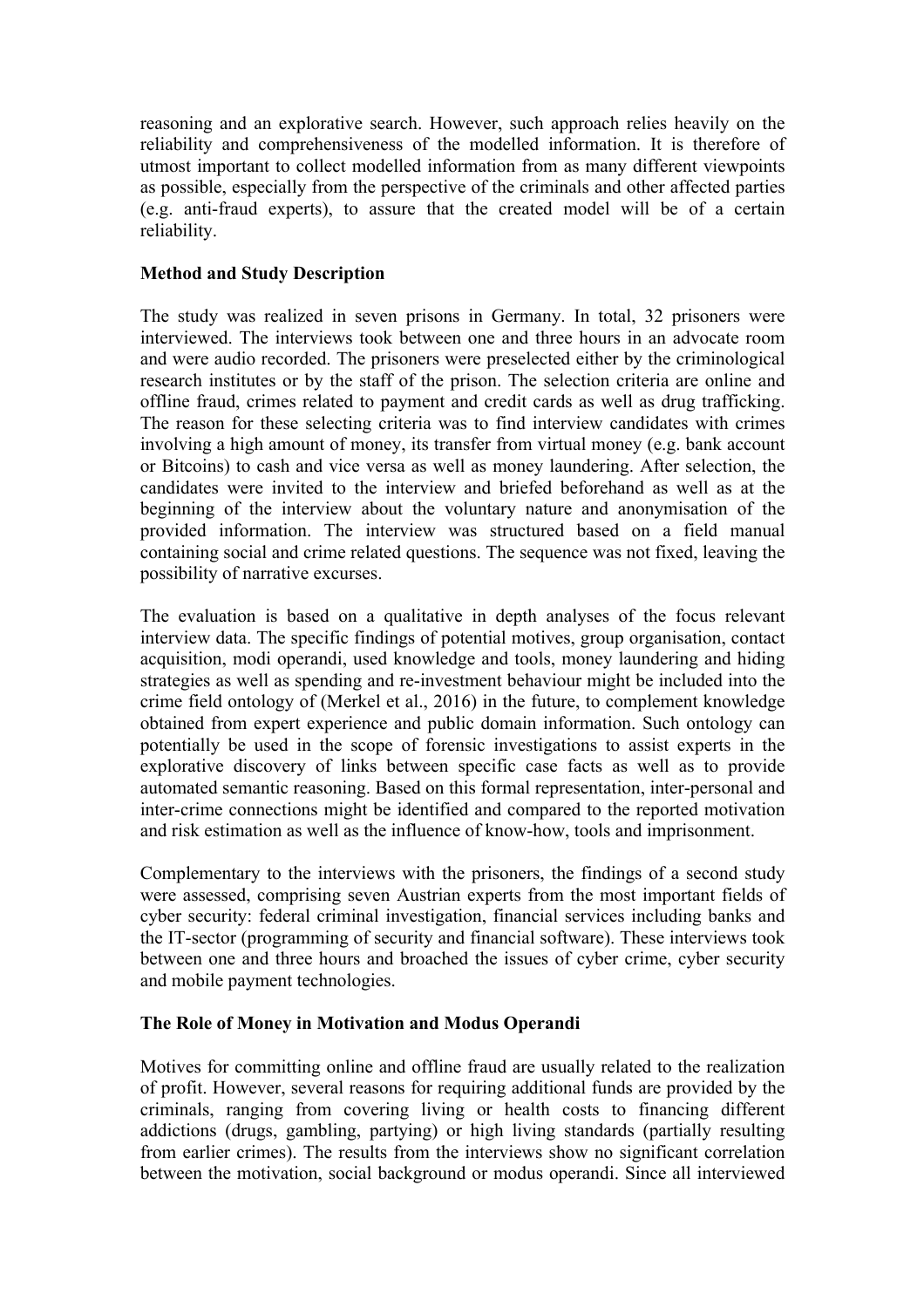prisoners had several previous convictions – often for varying offences – only those offences relevant to the topics of this paper are reported in the following.

From an offenders perspective, the first offences are in many cases "try outs". Typically, the motivation was supported by a (milieu) friend, relative or fellow inmate who reported the modus operandi to the offender. Sometimes, additional information was obtained over social contacts to experts and insiders as well as from documentaries, the internet or even seminars. After the successful completion of first offences and the related profit, the motivation often changes: the living standard is quickly adapted to the additional money, creating a substantial motivation for further crimes. A clear picture of a certain objective, e.g. a new car or to amortise a debt was seldom observed. In most cases, the motivation for profit from the offences was more diffuse and could be summarised as "would be nice to have".

The initial living standards (before conducting financial crimes) varied from lower income (social welfare) to upper middle class (approx. 5000 Euro per month) and show no significant correlation. Criminal activities seem to be more related to the opportunity and the positive results of the first offences. Paired with the experience of success and missing arrestment, the interviewed offenders reported a high attraction for repetition. In the following, they adapted their living standard, which resulted in higher costs and a higher offence frequency.

A refinement of the modus operandi was often observed, motivated by an increase in profit or a decrease of risk, both of which play an important role. No offender changed the modus operandi completely – the type of crime was kept, often even after imprisonment. For example, in cases of drug trafficking, an adaption was sometimes reported by outsourcing the transport of drugs across the border or reducing the number of buyers. In other crime fields, modi operandi were changed according to additional security measures designed to prevent the exploitation of certain weaknesses. In case a new security feature prevents a modus operandi completely, the criminals often move to other countries, in which the vulnerability remains.



Figure 2: Initial modus operandi of an exemplary loan fraud case.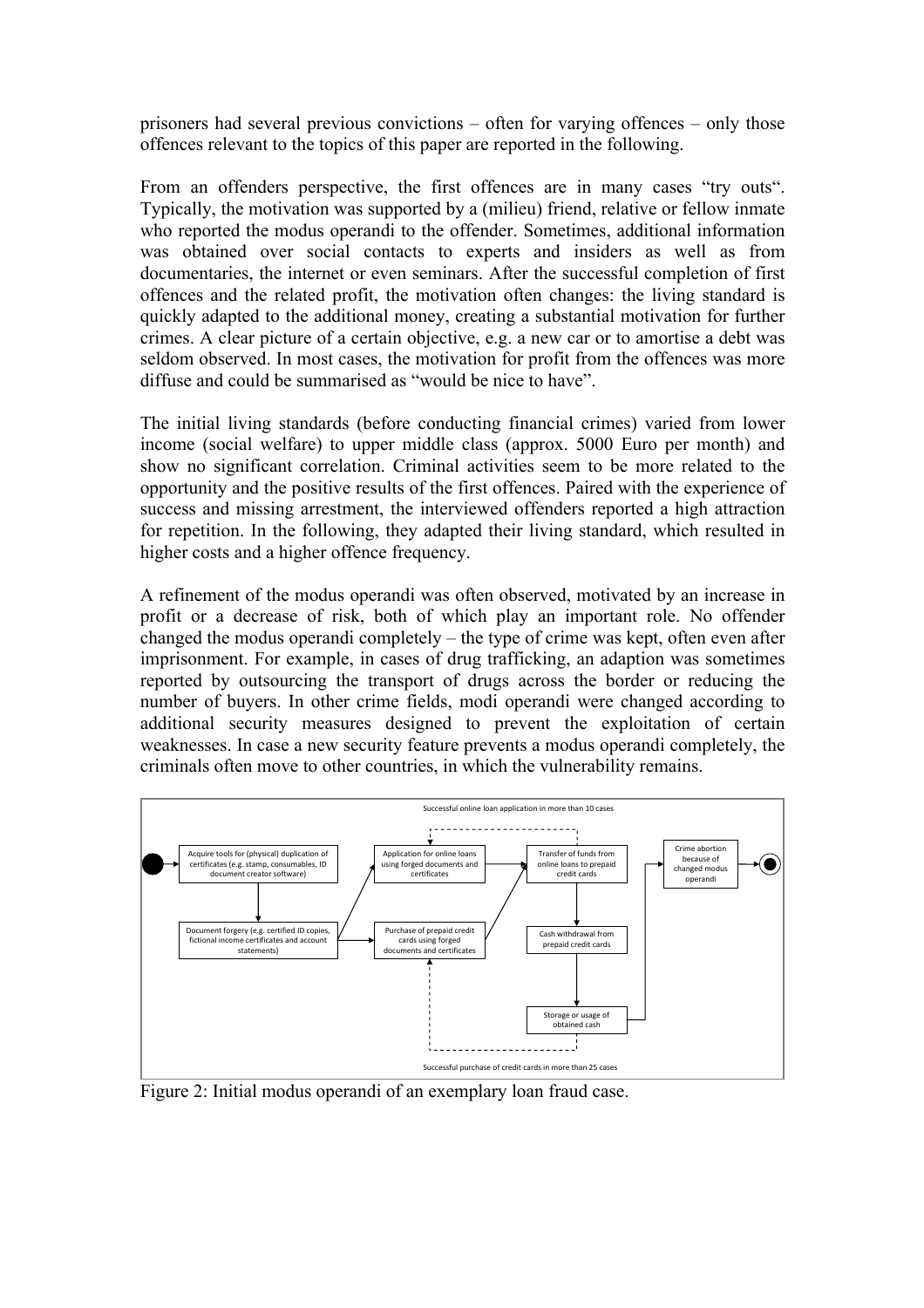

Figure 3: Refined modus operandi of the loan fraud case after security enhancements by the bank.

The modus operandi of an exemplary loan fraud case is introduced here, depicted schematically in figures 2 and 3. In the initial modus operandi (figure 2), the criminal acquired tools for creating duplicates of certified documents, such as ID creator software. With these tools, he forged certified copies of fake ID documents and salary certificates. he then exploited certain organisational weaknesses in the German Postident system, e.g. as described in the German news report of (Schader, 2015), to authenticate his false identities as legitimate German citizens. Using these faked identities and certificates, he was able to successfully apply for online loans, of which he transferred the received funds to purchased prepaid credit cards (which are comparatively easy to obtain, because they allow only to withdraw money which has previously been charged onto them). He then withdrew the money from the prepaid credit cards and stored or used the obtained cash. He successfully repeated this modus operandi for about ten times before he had to abort the crime due to changed security measures by the bank, which did not allow to transfer granted loans to prepaid credit cards any more.

Due to the increased security measures, the criminal changed his modus operandi (figure 3). While the creation of fake documents remained, the prepaid cards could no longer be used for withdrawing the loans. Therefore, the criminal opened fake bank accounts using the created false documents and the earlier introduced weaknesses. To receive the debit or credit cards from the bank, he installed fake mail boxes at remote locations, where he would pick up the documents and cards. The granted loans were then transferred to the created bank accounts and withdrawn using the corresponding cards. The criminal managed to repeat this modus operandi in more than 50 cases before he was arrested.

This exemplary offence confirms a general trend observed from the prison interviews: the tendency to target organisational or social weaknesses, circumventing technical security mechanisms. This would also mean in return that increased technical security measures (e.g. authentication measures replacing the Postident system) might be able to improve the resilience to these kind of attacks to a certain extent. As another important trend, criminals reported in most cases to not have clear conditions when to stop a certain modus operandi. Therefore, they often go on performing a certain crime until they eventually get arrested.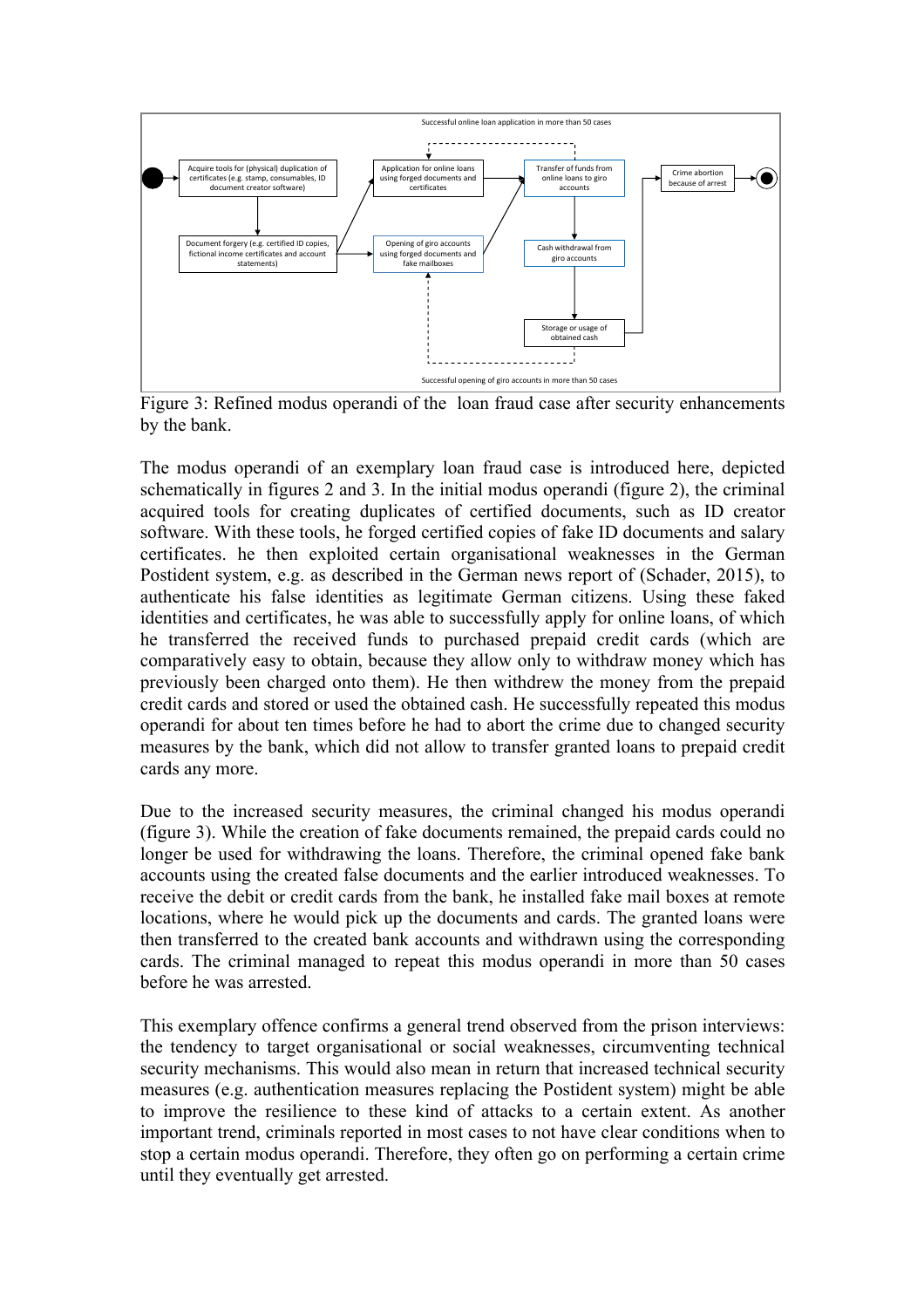#### **The Role of Money in Laundering, Distribution and Usage**

In many cases, the offenders reported a high amount of profit, which led to different laundering, distribution and usage strategies. In general, there was a tendency towards transferring gained money into cash as quickly as possible and then dealing with cash only. Digital money, such as Bitcoins, was used in some cases, however mainly for purchasing data to be exploited (e.g. credit card data) or software tools (e.g. document creators), rather than for money laundering or hiding. When being asked about Darknet transactions, some criminals answered that they have not used this technique yet, however seemed to have thought about this topic for potential future use. However, the use of Bitcoins seems to be limited to certain types of criminals, such as cybercriminals or computer affine people. An interesting study concerning the acceptability and usage of Bitcoins amongst common people is given in (Krombholz et al., 2016).

Used money laundering strategies included gambling in casinos (considering the cash out as clean money), insurance fraud (e.g. buying cars and provoking accidents, receiving money from liability insurances of other motorists), buying real estates, cars and other goods with cash. Few criminals were hiding the money in bank deposit boxes, hideouts in their house or bank accounts (e.g. in other countries).

When a criminal is caught by the authorities, the whereabouts of the looted money are often unknown and can seldom be retrieved (Eisenberg, 2005). Convicts often report to have spend the money on gambling, parties or living. Also, the money is sometimes re-invested into new criminal activities (e.g. buying drugs or other resources for criminal activity). A typically used strategy is to buy houses, which are then transferred to relatives or trusted people and can therefore not be confiscated by the authorities. Sometimes, these people also help to transfer money to other countries. Private foundations might be used, preventing state authorities from gaining access to the money. Furthermore, it was also reported by the criminals that a more secure strategy to deposit money is by using a foreign bank account. In this case, the criminal selects a country that has a strong protection of bank customers and does not cooperate with authorities. Another strategy is the transfer of the money (in most cases cash) to trustworthy persons or relatives, which transfer the money to a bank deposit, hide it, take it out of the country or re-invest it (e.g. in a pawn shop). This strategy has two reported disadvantages: the first is the potential identification by the authorities and the related risk of losing the money and the second is the level of trustworthiness of those relatives or business partners, since there is always a certain chance of them disappearing with the money.

Almost all interviewed offenders reported to avoid transfers from cash to no-cash (e.g. bank accounts) because it may leave traces. Thus, cash plays an important role in financial crime, since it is the most reliable strategy to keep the money from being discovered. Especially in online fraud, a transfer from bank money to cash is therefore essential and was reported as a high risk situation.

In summary, money spending strategies also partially vary based on prior experience with imprisonment. If there is no prison experience or hints of imminent imprisonment, the money is often spent loosely for parties, goods or gambling. If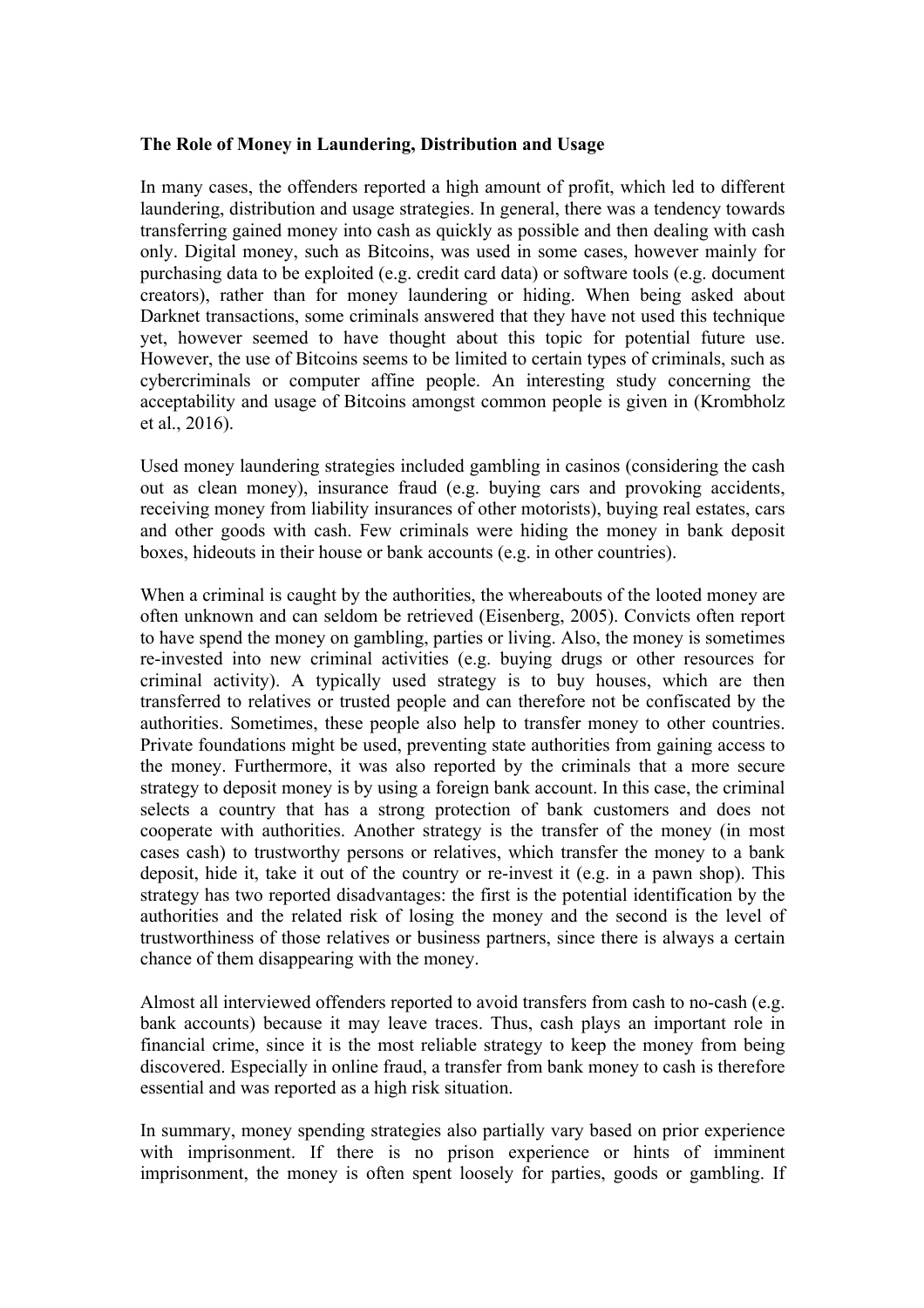there is prior prison experience or insight knowledge that they might get caught and imprisoned, the offenders often reported about different strategies of putting money aside. Since bank accounts implicate the risk of being detected and confiscated, the offenders tend to more reliable strategies: hide or dig as cash (risk of being found), give it to a third person that is not involved in the crime (risk of being detected by the police or of being betrayed) or the investment in real estates (risk of being detected). Whether such strategies are adopted by a criminal usually depends – apart from prior experience with imprisonment – on individual preferences and personality.

# **Anti-Fraud Expert's Views on Cyber Fraud, Cyber Offenders and Cyber Security Strategies**

In addition to the offender's view on criminal activities and motivation, there is also the need to consider the opposite perspective. Experts on cyber fraud, cyber offenders and cyber security were interviewed in a second study, consisting of criminal investigators (3) representatives of the financial service sector (2), and IT-experts (2). The interviews provide further insight into the analysed problems of cyber crime. The expert interviews didn't focus directly on descriptions of cyber offenders, but covered cyber crime as a broader phenomenon. When talking about cyber crime, all experts tended to focus mainly on well organised criminal groups. In offender descriptions during the interviews, they seem to set the focus on uncaught and successful offenders.

According to the interviews with anti-fraud experts, the offenders main objective in the area of cyber fraud is seen in gaining money (other areas of cyber crime like piracy or hacking differ in this regard). The origin of offenders is often supposed to be in countries with a poor social system, poor living standards and high unemployment rates compared to industrialized countries. This seems to be seen as one reason to get into cyber crime. During the interviews, one motive has been assumed to be the (a) "need to survive", while others have been located in gaining (b) higher living standards and (c) more money. Furthermore, during the conducted interviews, financial service and IT-sector experts pointed out that some attacks may also be carried out of boredom or to simply see if it is possible to get away with a certain attack. In contrast, boredom was seldom reported as a motive in the prisoner interviews. However, this might be a particular motive for cyber crimes, but seems to be less common for crimes with a high offline component. Prisoner interviews have not only revealed offenders from poor countries, but also from Schengen countries, showing that online and offline fraud is not necessarily related to poor living conditions.

According to the interviews with anti-fraud experts, some offenders, especially the successful ones, are perceived as being well trained and educated persons in the field of IT-technology and are easily and quickly able to adapt to new circumstances as well as technological developments and changes. A lot of expert knowledge (state laws, IT-technology, company structures, social skills) is required to be able to use technological developments for criminal purposes in a creative way. Hence, expert interviews describe some offenders not only as being well trained and highly educated (especially in the IT sector), but also as socially skilled or intelligent, quickly able to built up on-the-spot-trust-relationships and to use changes in the complex modern world (e.g. information explosion, acceleration, change in temporal structures,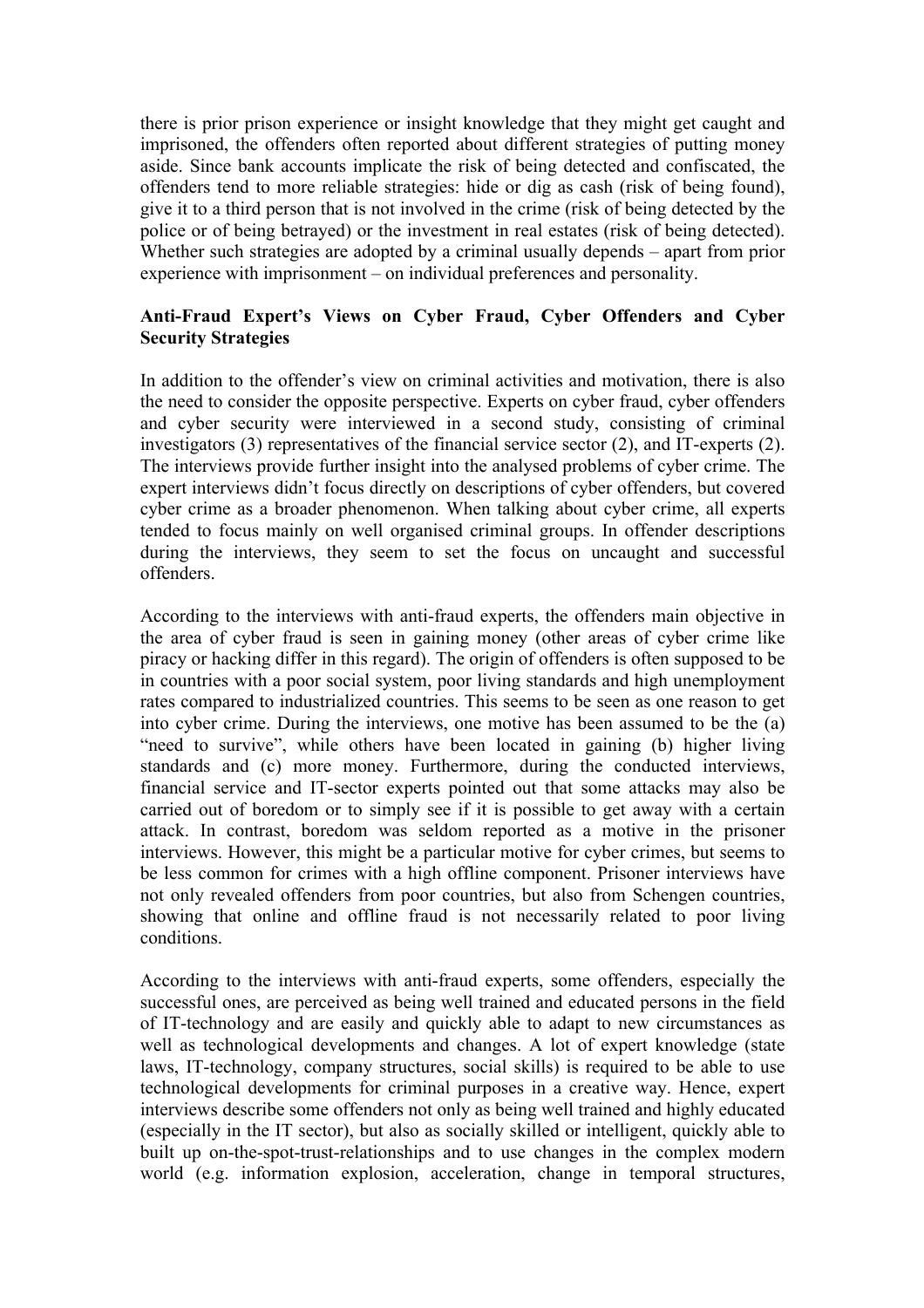expanding individualisation, loneliness and accompanying overextension) for their own good. In addition, prisoner interviews have also surfaced runners, money mules, drivers and simple computer fraudsters, which are often not very well educated or socially skilled. Therefore, also people with poor skill levels are included in online and offline fraud, but with a significantly increased probability of getting caught.

Some cyber criminals are described as being very well organised, structured and elaborated in their working behaviour by anti-fraud experts in the interviews. Offenders often seem to have built an organisation-like structure, if necessary, in which the work is based on a elaborated division of labour. The experts emphasized that the offenders work is  $-$  as long as located in the cyber space  $-$  geographically unbound and with free time management. In comparison to a working place with fixed working hours and timetable, these seem to be more convenient working conditions. To a certain extent, these advantages disappear when the modus operandi also includes offline components. The prison interviews have also shown a division of labour in different cases, but individuals have also been reported to commit crimes on their own, e.g. because they fear an increased chance of being detected through the mistakes of others. Additionally, for some modi operandi, a division of labour has not been necessary (e.g. loan fraud). In general, individual criminals seemed to be more willing to share information than the ones working in organised groups.

The possibility to be anonymous and faceless in cyber space is another characteristic of cyber fraud seen as beneficial for the offender. Interviewed prisoners were also pointing out this benefit of an increased anonymity when using online means, e.g. the Darknet for trading data and tools.

As reported by the anti-fraud experts, the transition of virtual money gained in online fraud to real (bank or cash) money is an important aspect, because the used interface might allow finding traces potentially leading back to the offender. For the interviewed criminals, it was of great importance to quickly transform the gained money into cash, which is much easier to split, launder and hide. Therefore, the cashing out of gained funds might be an interesting aspect for forensic investigations. The offline components of the modus operandi in cyber crimes are also very important, because for anti-fraud experts it's often hard to acquire traces of criminal online activities on the computers of victims, who often don't allow access to their hardware.

All interviewed experts seem to agree that additional security measures are necessary, from building highly secure technical products to the education and information of companies and citizen, which all seem to be key elements to prevent cyber fraud and increase cyber security. However, the prisoner interviews have shown that if modi operandi are not working anymore (and cannot easily be adapted) due to the increase of security mechanisms, criminals often move on to other countries, which are still lacking these mechanisms. This country movement was also pointed out in the interviews with anti-fraud experts. Strengthening common sense interaction with ITproducts and getting used to fast changing technical developments can therefore be seen as an important measure for a more comprehensive crime prevention, especially when spread internationally.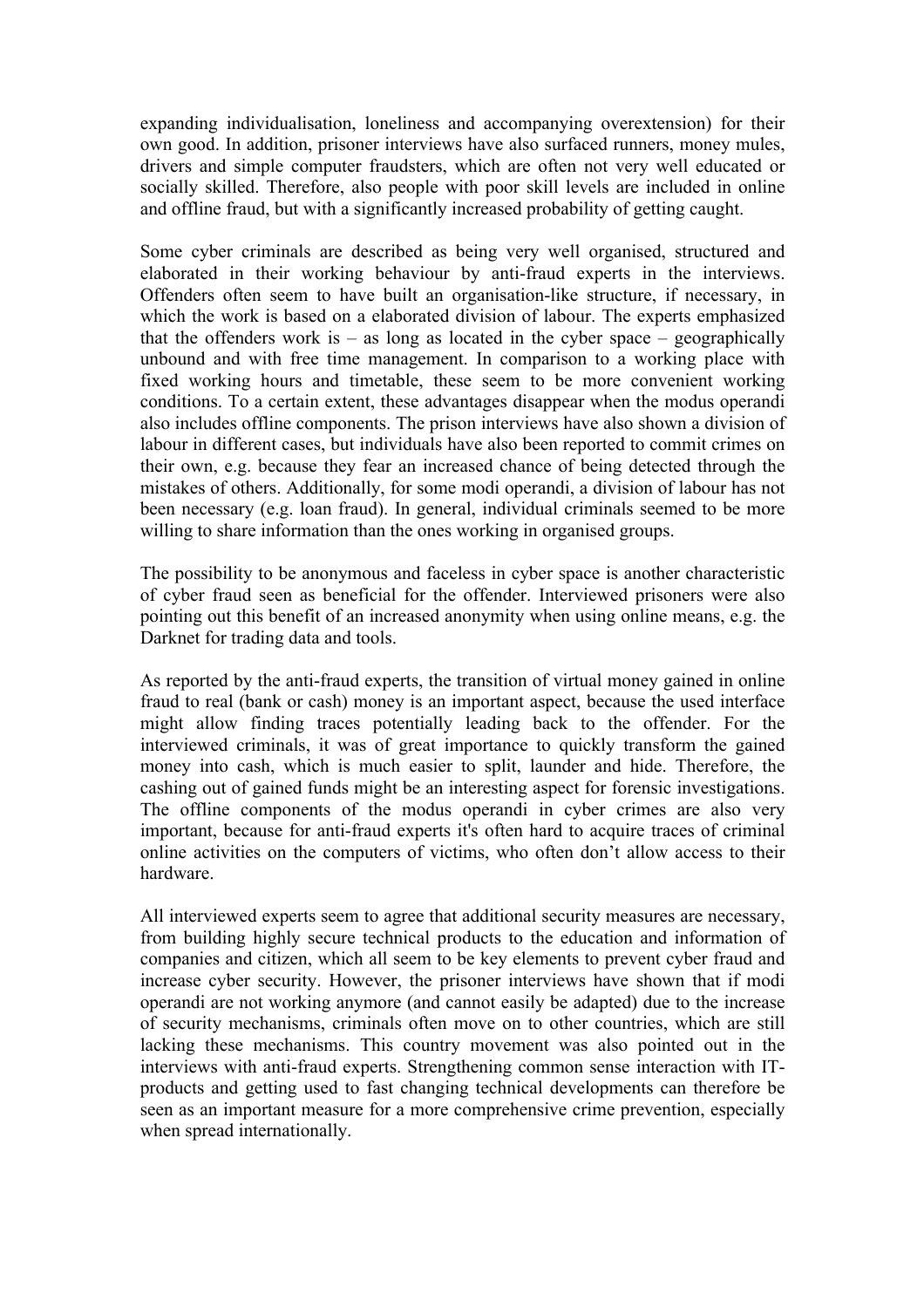## **Conclusion, Limitations and Future Work**

In this paper, **two studies** on monetary aspects of online and offline fraud were presented, showing first qualitative results of the views of involved criminals (32 subjects) and anti-fraud experts (7 subjects). Especially when interviewing prisoners, it can be concluded that personal stories leading to certain crimes are often very individual. However, the applied methods and modi operandi follow similar patterns in most cases. Monetary gain is often the main motivation for committing crimes, either to survive, keep high living standards or just to try out new ways to make money, quickly followed by new crimes to keep the achieved living standard. Offenders were of differing financial background (very poor vs. comparatively high salaries), differing countries of origin (poor countries vs. Schengen countries) and worked in organised form as well as alone. Modi operandi were mainly acquired from milieu, prison and family or friend contacts, but also from documentaries, internet and seminars. They were successively refined according to expanded knowledge, labour division strategies or additional security measures by the victims.

Money was usually transferred into cash as quickly as possible and then spent for gambling, parties or drugs. More sustainable money managing strategies included reinvestment in future crimes, the purchase of goods (e.g. cars) or real estates, physical hideouts and transfers in the form of cash, goods or real estates to uninvolved, trusted people (to avoid confiscation). Money was in a few cases hidden in Bitcoins or anonymous accounts in foreign countries (such as Austria or Malta). Typical laundering strategies included casinos, cash purchase of cars, houses and other goods, insurance fraud, delivery returns and prepaid cards. Transferring cash to bank money was avoided. When a criminal is captured, the looted money can usually not be retrieved.

The study showed that in many cases the weakest points are not the pure technical implementation or securing mechanisms. In nearly all cases the criminals identified organisational or process-related weaknesses or procedures where humans are involved and can be outwitted. From this perspective, especially the implementation and security of processes beside the technical prevention should be further evaluated and improved.

Anti-fraud experts seem to have a comparatively realistic view on these reported strategies, but seem to vary in some aspects regarding ascribed expertise, motive and origin of offenders. However, this might be attributed to a slightly different perspective. The experts were often confronted with petty criminals as well as wellorganised criminal groups. It seems that, during the conducted interviews, they tend to focus more on uncaught offenders, which are not located in their own national context. This is also related to international differences especially in the financial services infrastructure. While governmental anti-fraud agencies try to identify weak spots in the modus operandi of cyber crime offenders, service provider often focus more on the potential financial damage caused by trust issues. Financial service providers are engaged in strengthening their computer security as well as the acceptance and trust of their services and products. In the domain of cyber security, catching offenders seems to be only one of several policies fighting cyber crime. However, an empirically based analysis of the modus operandi of cyber crime weak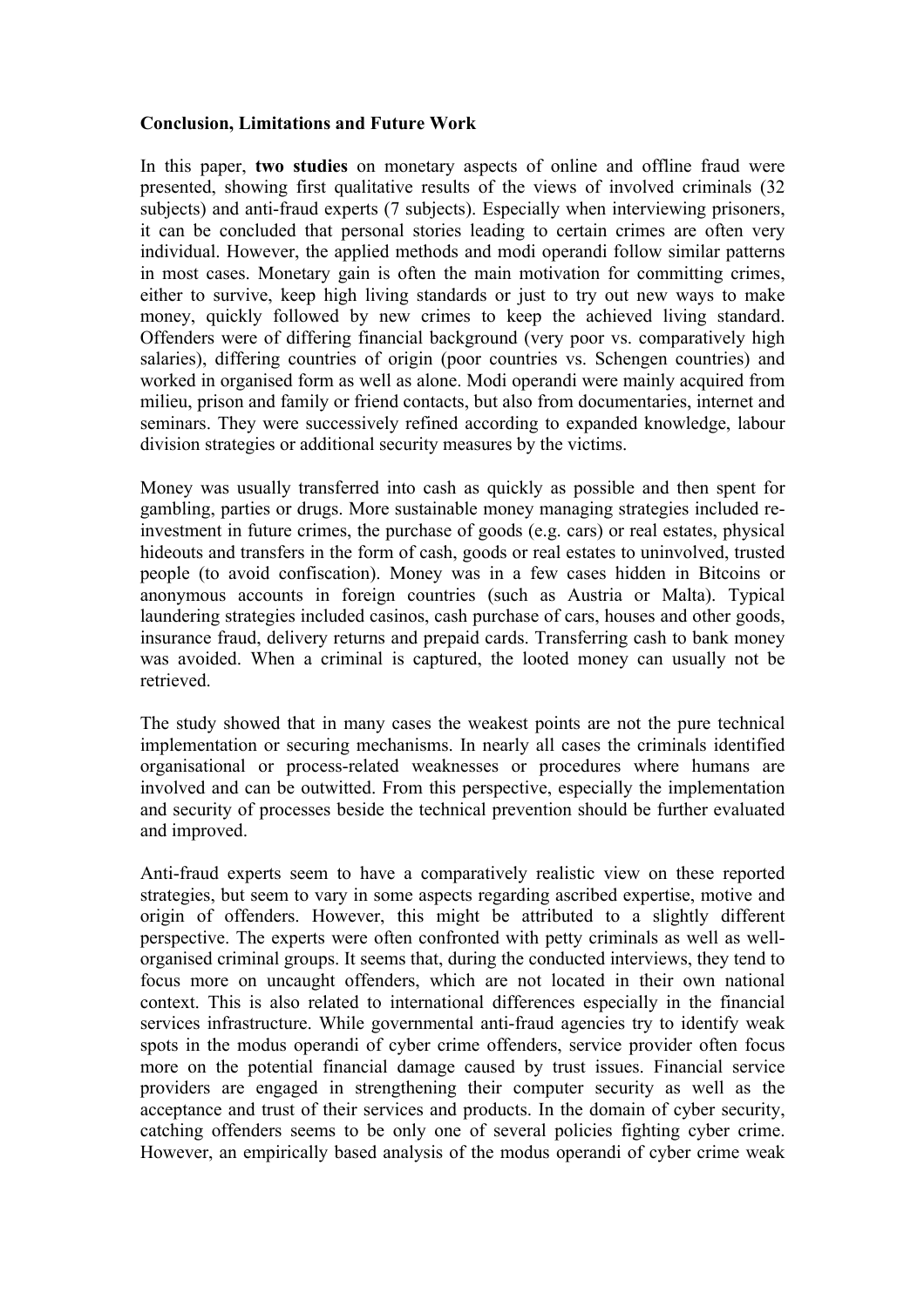spots – like the link between online and offline criminal activities – could improve counter measures and therefore strengthen cyber security.

**Limitations** of the studies can be seen in their qualitative nature, not achieving statistical significance of the results. Furthermore, in psychological studies, there is always a certain error, loss and uncertainty, which might be even greater than in the field of computer forensics, from where these measures are derived (Casey, 2002). Errors might easily occur due to different language conversions, e.g. using fellow inmates as translators and even when using professional translators. Furthermore, information obtained from interviews is trivially not complete and valuable information might be lost due to an incomplete amount and direction of questions asked. Uncertainty (or fuzziness) is another important factor when human communication is concerned, because language is derived from thinking in a certain (so far unknown) way and transferred through different channels (e.g. verbal, nonverbal, para-verbal) to the communication partners. Using such communication paths is subject to the widely discussed challenges of the linkage between thinking and language, the objectivity of communicated thoughts, psychological sender-receiver models as well as different language models. As a conclusion, the presented results can always be considered as subjective interpretations of the interviewers, even if a maximum neutrality was aimed at.

**Future work** should include a higher amount of interview partners for more reliable and quantitative results, allowing numerical statistical analysis strategies, e.g. cluster analysis. Within that method, a general and interactive connection between motivation, modi operandi and personal or financial background can be computed to derive and predict future criminal developments. Also, the crime fields might be defined more specifically to discover crime type related differences. The findings should be checked against publicly available information and statistics and should be modelled in a formal way, e.g. as proposed by Merkel et al. using a financial crime field ontology and logical reasoning (Merkel et al., 2016). They should furthermore be visualized in an efficient and scalable way to provide forensic investigators with better and semi-automated means for evidence structuring and crime investigation. Furthermore, emerging trends and corresponding preventive measures should be extracted and discussed from the findings of the studies.

## **Acknowledgements**

The work in this paper has been funded in part by the German Federal Ministry of Education and Research (BMBF), funding code 13N13473. The expert interviews were conducted in a project ("3B3M") funded by the Austrian Research Promotion Agency (FFG) in the KIRAS Security Research Programme. We also thank Christian Kraetzer for his support.